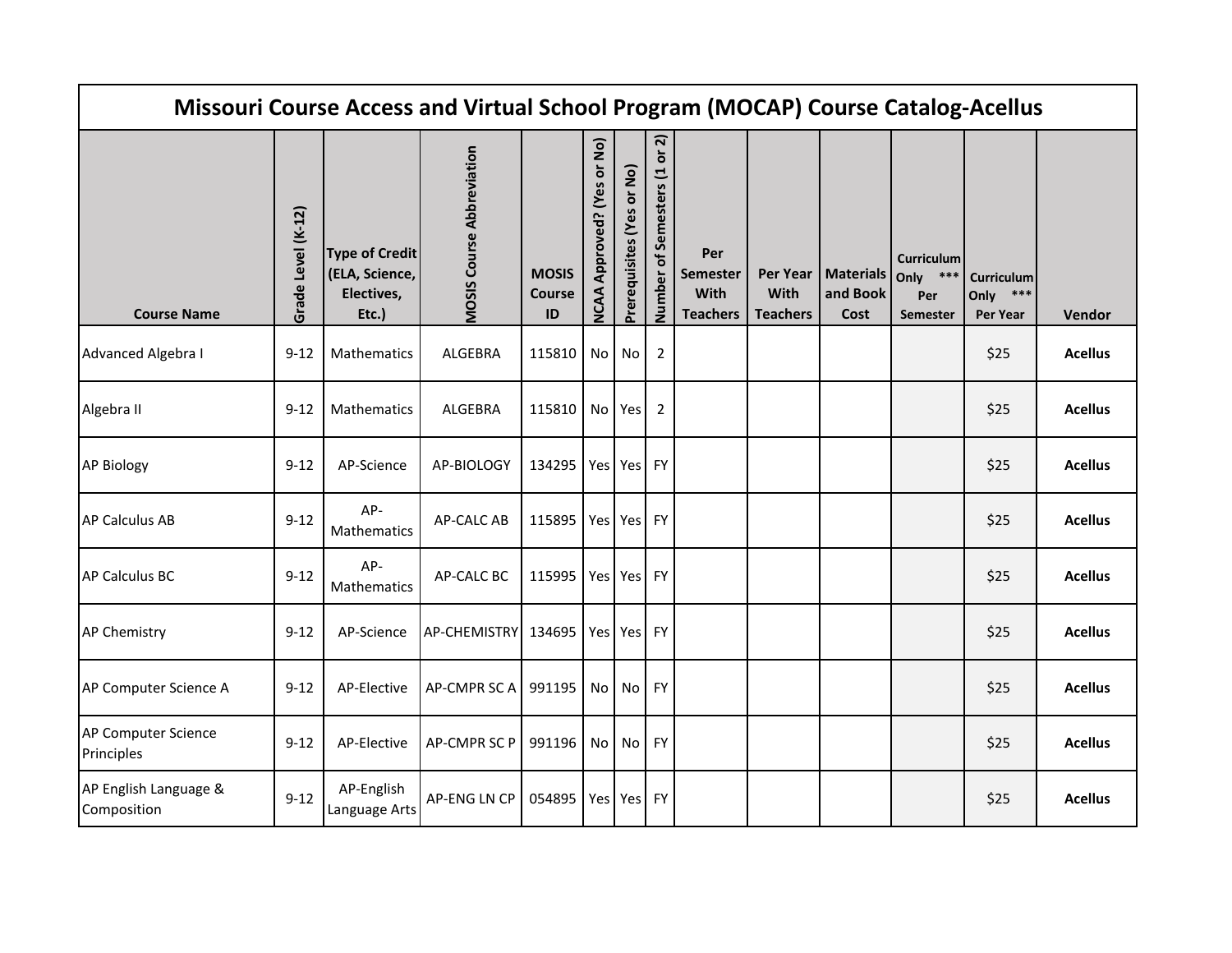| Missouri Course Access and Virtual School Program (MOCAP) Course Catalog-Acellus |                    |                                                                |                                  |                              |                                      |                           |                                                |                                                   |                                     |                                      |                                                     |                                              |                |
|----------------------------------------------------------------------------------|--------------------|----------------------------------------------------------------|----------------------------------|------------------------------|--------------------------------------|---------------------------|------------------------------------------------|---------------------------------------------------|-------------------------------------|--------------------------------------|-----------------------------------------------------|----------------------------------------------|----------------|
| <b>Course Name</b>                                                               | Grade Level (K-12) | <b>Type of Credit</b><br>(ELA, Science,<br>Electives,<br>Etc.) | <b>MOSIS Course Abbreviation</b> | <b>MOSIS</b><br>Course<br>ID | Approved? (Yes or No)<br><b>NCAA</b> | Prerequisites (Yes or No) | ล<br>$\bf \breve{o}$<br>Number of Semesters (1 | Per<br>Semester<br><b>With</b><br><b>Teachers</b> | Per Year<br>With<br><b>Teachers</b> | <b>Materials</b><br>and Book<br>Cost | <b>Curriculum</b><br>***<br>Only<br>Per<br>Semester | Curriculum<br>Only<br>***<br><b>Per Year</b> | Vendor         |
| AP English Literature &<br>Composition                                           | $9 - 12$           | AP-English<br>Language Arts                                    | AP-ENG LT CP                     | 054995                       |                                      | Yes Yes                   | <b>FY</b>                                      |                                                   |                                     |                                      |                                                     | \$25                                         | <b>Acellus</b> |
| <b>AP Environmental Science</b>                                                  | $9 - 12$           | AP-Science                                                     | <b>AP-ENVIR SCI</b>              | 134195                       |                                      | Yes Yes                   | <b>FY</b>                                      |                                                   |                                     |                                      |                                                     | \$25                                         | <b>Acellus</b> |
| AP European History                                                              | $9 - 12$           | AP-Social<br>Studies                                           | AP-EUROP HST 156695              |                              | Yes                                  | No                        | <b>FY</b>                                      |                                                   |                                     |                                      |                                                     | \$25                                         | <b>Acellus</b> |
| <b>AP Music Theory</b>                                                           | $9 - 12$           | <b>AP-Fine Arts</b>                                            | AP-MUSC<br><b>THRY</b>           | 126995                       | No <sub>1</sub>                      | No                        | <b>FY</b>                                      |                                                   |                                     |                                      |                                                     | \$25                                         | <b>Acellus</b> |
| AP Physics 1                                                                     | $9 - 12$           | AP-Science                                                     | <b>AP-PHYSICS 1</b>              | 135395                       |                                      | Yes Yes                   | <b>FY</b>                                      |                                                   |                                     |                                      |                                                     | \$25                                         | <b>Acellus</b> |
| <b>AP Psychology</b>                                                             | $9 - 12$           | AP-Social<br>Studies                                           | AP-<br><b>PSYCHOLGY</b>          | 156195                       | No <sub>1</sub>                      | No                        | <b>FY</b>                                      |                                                   |                                     |                                      |                                                     | \$25                                         | <b>Acellus</b> |
| <b>AP Statistics</b>                                                             | $9 - 12$           | AP-<br>Mathematics                                             | AP-STAT                          | 115795                       |                                      | Yes Yes                   | <b>FY</b>                                      |                                                   |                                     |                                      |                                                     | \$25                                         | <b>Acellus</b> |
| AP Studio Art - Drawing                                                          | $9 - 12$           | <b>AP-Fine Arts</b>                                            | <b>AP-STU ARTDR</b>              | 024495                       | No <sub>1</sub>                      | No                        | <b>FY</b>                                      |                                                   |                                     |                                      |                                                     | \$25                                         | <b>Acellus</b> |
| <b>AP United States History</b>                                                  | $9 - 12$           | AP-Social<br><b>Studies</b>                                    | <b>AP-US HIST</b>                | 156295                       | Yes                                  | No                        | <b>FY</b>                                      |                                                   |                                     |                                      |                                                     | \$25                                         | <b>Acellus</b> |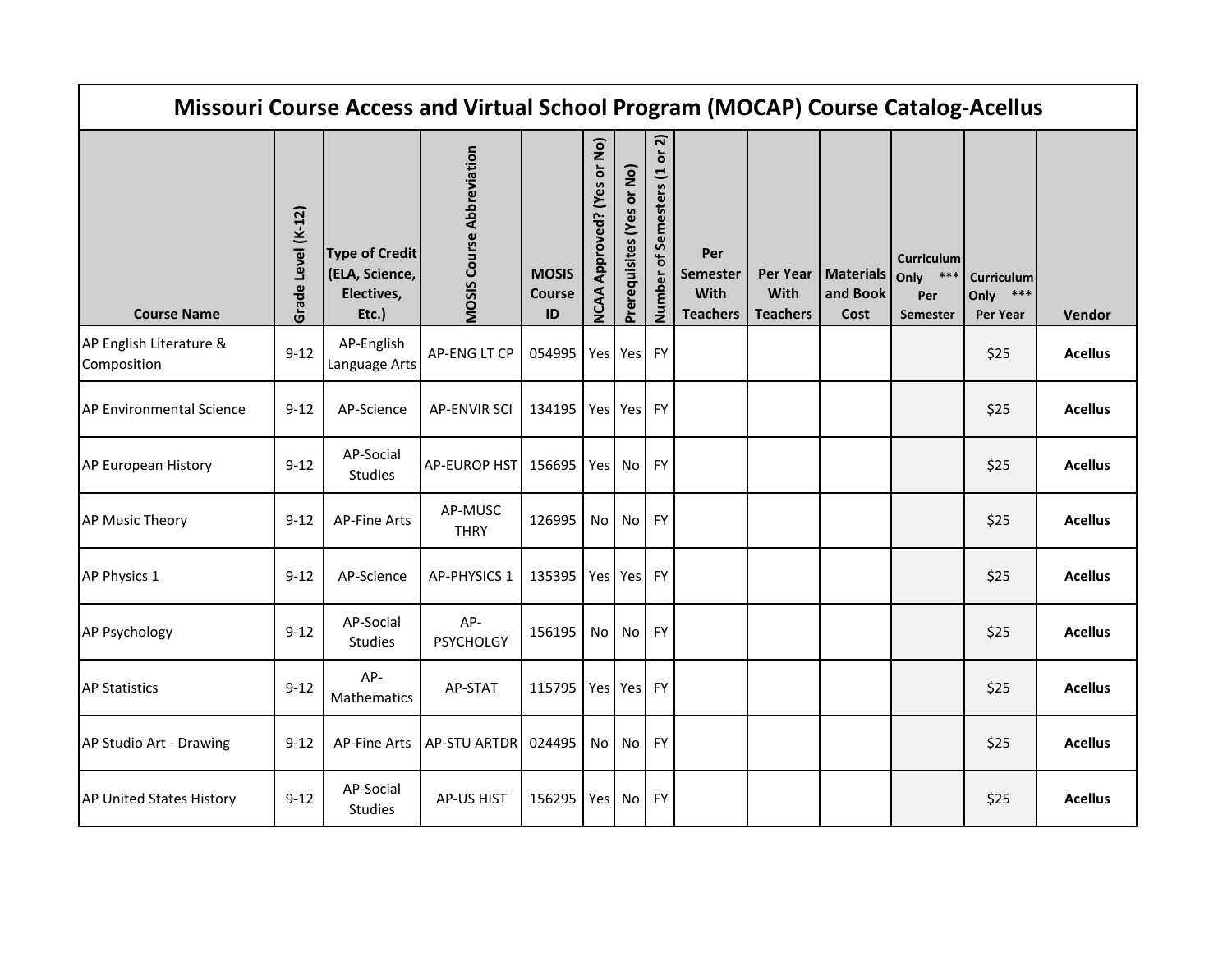| Missouri Course Access and Virtual School Program (MOCAP) Course Catalog-Acellus |                    |                                                                |                                  |                                     |                                |                           |                                  |                                            |                         |                                          |                                                       |                                       |                |
|----------------------------------------------------------------------------------|--------------------|----------------------------------------------------------------|----------------------------------|-------------------------------------|--------------------------------|---------------------------|----------------------------------|--------------------------------------------|-------------------------|------------------------------------------|-------------------------------------------------------|---------------------------------------|----------------|
| <b>Course Name</b>                                                               | Grade Level (K-12) | <b>Type of Credit</b><br>(ELA, Science,<br>Electives,<br>Etc.) | <b>MOSIS Course Abbreviation</b> | <b>MOSIS</b><br><b>Course</b><br>ID | Approved? (Yes or No)<br>NCAA. | Prerequisites (Yes or No) | ล<br>ŏ<br>Number of Semesters (1 | Per<br>Semester<br>With<br><b>Teachers</b> | With<br><b>Teachers</b> | Per Year   Materials<br>and Book<br>Cost | <b>Curriculum</b><br>Only<br>$***$<br>Per<br>Semester | Curriculum<br>Only<br>***<br>Per Year | Vendor         |
| AP World History                                                                 | $9 - 12$           | AP-Social<br><b>Studies</b>                                    | AP-WORLD HIS                     | 156395                              | Yes                            | No                        | <b>FY</b>                        |                                            |                         |                                          |                                                       | \$25                                  | <b>Acellus</b> |
| English I                                                                        | $9 - 12$           | English<br>Language Arts                                       | <b>LANG ARTS</b>                 | 054800                              | No I                           | No                        | 2                                |                                            |                         |                                          |                                                       | \$25                                  | <b>Acellus</b> |
| English II                                                                       | $9 - 12$           | English<br>Language Arts                                       | <b>LANG ARTS</b>                 | 054800                              |                                | No Yes                    | $\overline{2}$                   |                                            |                         |                                          |                                                       | \$25                                  | <b>Acellus</b> |
| Geometry                                                                         | $9 - 12$           | Mathematics                                                    | <b>GEOMETRY</b>                  | 115830                              |                                | No Yes                    | $\overline{2}$                   |                                            |                         |                                          |                                                       | \$25                                  | <b>Acellus</b> |
| Math 1                                                                           | 1                  | Mathematics                                                    | <b>SUPP MATH</b>                 | 115891                              | No <sub>1</sub>                | No                        | $\overline{2}$                   |                                            |                         |                                          |                                                       | \$25                                  | <b>Acellus</b> |
| Math 2                                                                           | $\overline{2}$     | Mathematics                                                    | <b>SUPP MATH</b>                 | 115891                              | No I                           | No                        | $\overline{2}$                   |                                            |                         |                                          |                                                       | \$25                                  | <b>Acellus</b> |
| Math 3                                                                           | 3                  | Mathematics                                                    | <b>SUPP MATH</b>                 | 115891                              | No <sub>1</sub>                | No                        | 2                                |                                            |                         |                                          |                                                       | \$25                                  | <b>Acellus</b> |
| Math 4                                                                           | 4                  | Mathematics                                                    | <b>SUPP MATH</b>                 | 115891                              | No                             | No                        | 2                                |                                            |                         |                                          |                                                       | \$25                                  | <b>Acellus</b> |
| Math 5                                                                           | 5                  | <b>Mathematics</b>                                             | <b>SUPP MATH</b>                 | 115891                              | No                             | No                        | 2                                |                                            |                         |                                          |                                                       | \$25                                  | <b>Acellus</b> |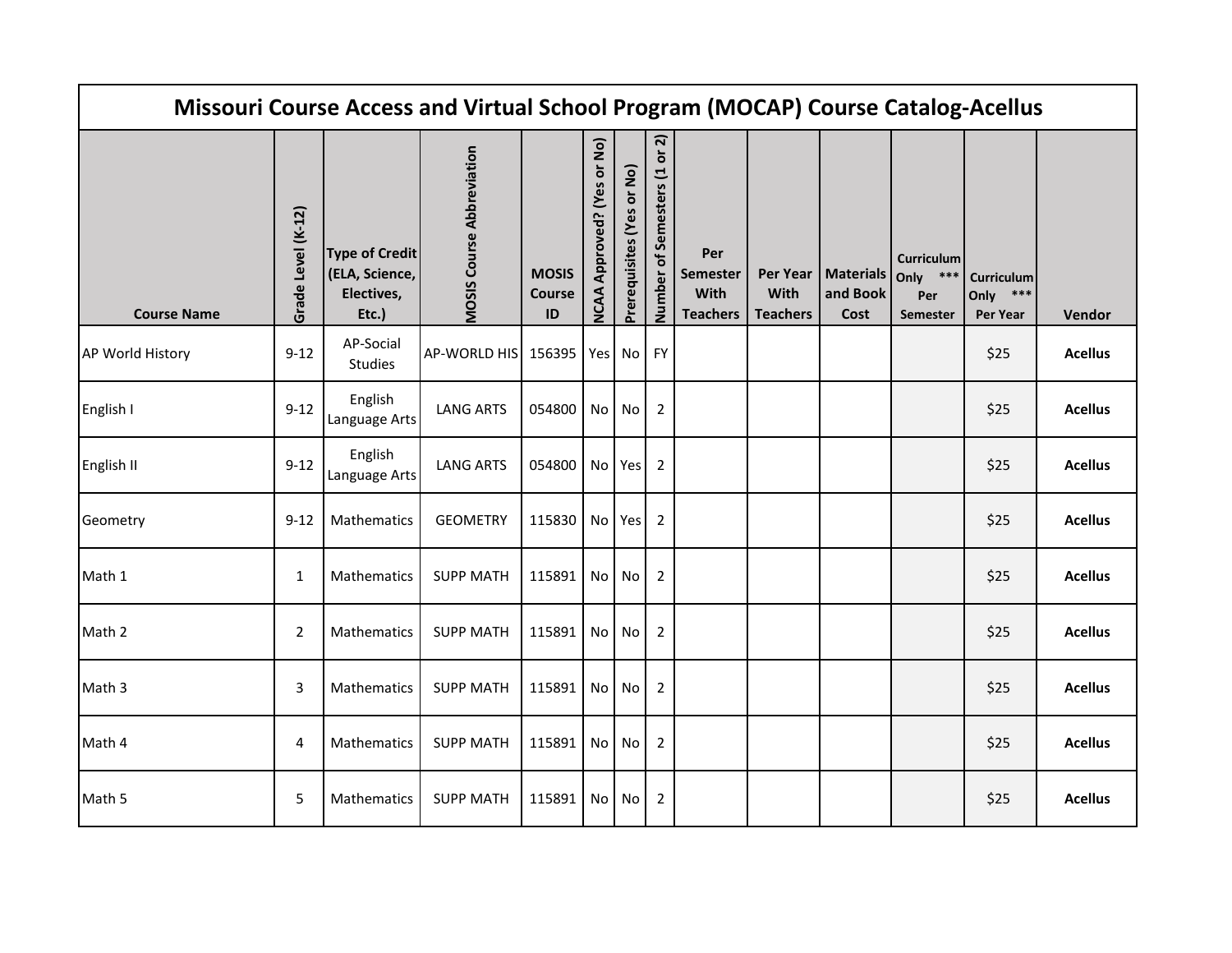|                                   |                    |                                                                | Missouri Course Access and Virtual School Program (MOCAP) Course Catalog-Acellus |                                         |                               |                           |                                    |                                                          |                         |                                          |                                                       |                                    |                |
|-----------------------------------|--------------------|----------------------------------------------------------------|----------------------------------------------------------------------------------|-----------------------------------------|-------------------------------|---------------------------|------------------------------------|----------------------------------------------------------|-------------------------|------------------------------------------|-------------------------------------------------------|------------------------------------|----------------|
| <b>Course Name</b>                | Grade Level (K-12) | <b>Type of Credit</b><br>(ELA, Science,<br>Electives,<br>Etc.) | <b>MOSIS Course Abbreviation</b>                                                 | <b>MOSIS</b><br>Course<br>$\mathsf{ID}$ | Approved? (Yes or No)<br>NCAA | Prerequisites (Yes or No) | or 2)<br>of Semesters (1<br>Number | Per<br><b>Semester</b><br><b>With</b><br><b>Teachers</b> | With<br><b>Teachers</b> | Per Year   Materials<br>and Book<br>Cost | <b>Curriculum</b><br>$***$<br>Only<br>Per<br>Semester | Curriculum<br>Only ***<br>Per Year | Vendor         |
| Math 6                            | 6                  | Mathematics                                                    | <b>SUPP MATH</b>                                                                 | 115891                                  | No <sub>1</sub>               | No <sub>1</sub>           | $\overline{2}$                     |                                                          |                         |                                          |                                                       | \$25                               | <b>Acellus</b> |
| Math 7                            | $\overline{7}$     | Mathematics                                                    | <b>SUPP MATH</b>                                                                 | 115891                                  | No I                          | No <sub>1</sub>           | $\overline{2}$                     |                                                          |                         |                                          |                                                       | \$25                               | <b>Acellus</b> |
| Math 8                            | 8                  | Mathematics                                                    | <b>SUPP MATH</b>                                                                 | 115891                                  | No I                          | No                        | $\overline{2}$                     |                                                          |                         |                                          |                                                       | \$25                               | <b>Acellus</b> |
| Math Kindergarten                 | К                  | Mathematics                                                    | <b>SUPP MATH</b>                                                                 | 115891                                  | No <sub>1</sub>               | No                        | $\overline{2}$                     |                                                          |                         |                                          |                                                       | \$25                               | <b>Acellus</b> |
| Middle School American<br>History | $6-8$              | <b>Social Studies</b>                                          | SOC STUD                                                                         | 156600                                  | No                            | No                        | $\overline{2}$                     |                                                          |                         |                                          |                                                       | \$25                               | <b>Acellus</b> |
| <b>Personal Finance</b>           | $9 - 12$           | <b>Social Studies</b>                                          | PERS FIN                                                                         | 996400                                  | No                            | No l                      | $\mathbf{1}$                       |                                                          |                         |                                          |                                                       | \$25                               | <b>Acellus</b> |
| Science 1                         | $\mathbf{1}$       | Science                                                        | <b>GEN SCI</b>                                                                   | 135000                                  | No <sub>1</sub>               | No <sub>1</sub>           | $\overline{2}$                     |                                                          |                         |                                          |                                                       | \$25                               | <b>Acellus</b> |
| Science 2                         | $\overline{2}$     | Science                                                        | <b>GEN SCI</b>                                                                   | 135000                                  | No <sub>1</sub>               | No <sub>1</sub>           | $\overline{2}$                     |                                                          |                         |                                          |                                                       | \$25                               | <b>Acellus</b> |
| Science 3                         | 3                  | Science                                                        | <b>GEN SCI</b>                                                                   | 135000                                  | No I                          | No                        | $\overline{2}$                     |                                                          |                         |                                          |                                                       | \$25                               | <b>Acellus</b> |